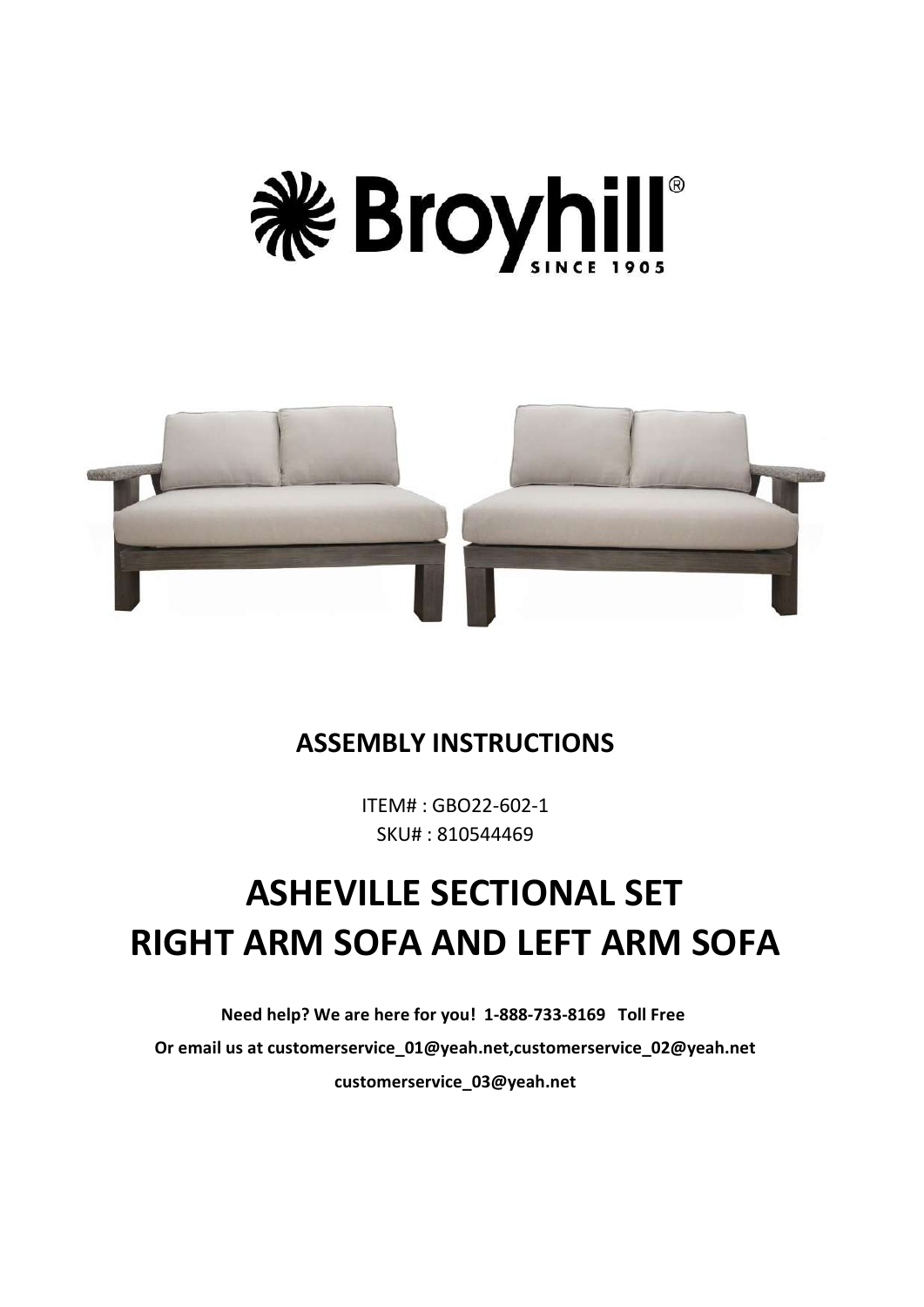# GENERAL BEST PRACTICE FOR ASSEMBLY:

Read all instructions before starting

Clear a flat covered space to begin assembly

Always best to do it with a friend

Note that hardware required is provided for every step

Pay attention to orientation

Letter of the part corresponds to a sticker on the product

Number of the hardware corresponds to its letter in the package

Helpful hints provided along the way

Retain these assembly instructions for future reference.

# **WARNINGS:** WARNINGS:

Use the correct bolts as indicated. All bolts should be hand tightened until the complete piece is assembled (This will make the assembly

process much easier). Once the piece is fully assembled, then go back and tighten all bolts with provided tool.

Regularly check hardware and tighten if necessary.

Use the correct bolts as indicated. **Do not tighten any of the bolts until the sofa is completely assembled.**

Do not discard of any of the packaging until you have checked thatyou have all of the parts and fittings required.

Keep children and pets away during assembly. This item contains small parts thatcan be swallowed by children.

Children should always be under direct adult supervision while using this product.

Sofa is for sitting purposes only. Standing on or misuse of sofa may result in damage or injury.

**Weight limit is 500 lbs ( 226.79 kg). Not intended for commercial use.**

# **MAINTENANCE** MAINTENANCE:

Wash frame and fabric parts with mild soap and water, rinse thoroughly, and dry completely. Do not use bleach, acid, or other solvents on

the frame or fabric parts.

The cushions may be washed on the surface only by using mild soap and water or a commercial foaming upholstery cleaner if necessary.

If washed, rinse well and hang to dry. Do not machine wash or dry.

Well recommend the use of furniture covers when not in use.

Inspect and tighten all of the bolts and fasteners on a regular basis to ensure the proper performance and safety of your sofa.

In order to prolong the life and beauty of your sofa, we recommend that it be stored in a dry and protected area during off season periods.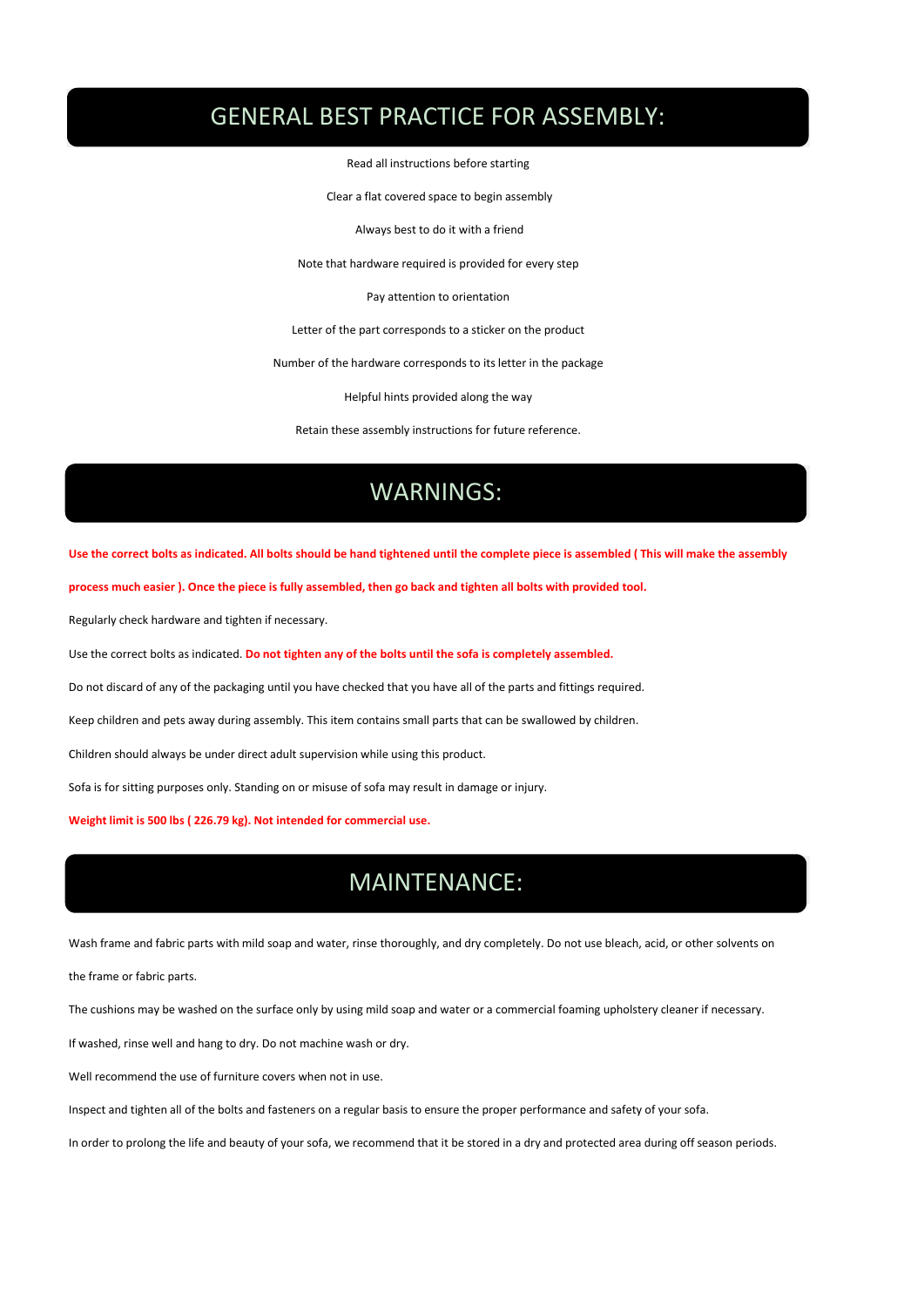## **PARTS LIST FOR RIGHT ARM SOFA**:

| Part No.       | Part                                                 | Qty            | Image | Part No.         | Part                                  | Qty              | Image                                                                                                                                                                                                                                                                                                                                               |
|----------------|------------------------------------------------------|----------------|-------|------------------|---------------------------------------|------------------|-----------------------------------------------------------------------------------------------------------------------------------------------------------------------------------------------------------------------------------------------------------------------------------------------------------------------------------------------------|
| R1             | Sofa Back                                            | $\overline{1}$ |       | 8                | Short Bolt<br>(M6x20mm)               | 8                | O KKOLO                                                                                                                                                                                                                                                                                                                                             |
| R2             | Sofa Seat Panel                                      | $\mathbf{1}$   |       | $\boldsymbol{9}$ | Middle Bolt<br>(M6x36mm)              | $\boldsymbol{9}$ | <b>DESCRIPTION</b>                                                                                                                                                                                                                                                                                                                                  |
| R3             | Armrest                                              | $\mathbf{1}$   |       | 10               | Long Bolt<br>(M6x44mm)                | $\boldsymbol{2}$ | $\begin{picture}(180,10) \put(0,0){\line(1,0){10}} \put(10,0){\line(1,0){10}} \put(10,0){\line(1,0){10}} \put(10,0){\line(1,0){10}} \put(10,0){\line(1,0){10}} \put(10,0){\line(1,0){10}} \put(10,0){\line(1,0){10}} \put(10,0){\line(1,0){10}} \put(10,0){\line(1,0){10}} \put(10,0){\line(1,0){10}} \put(10,0){\line(1,0){10}} \put(10,0){\line($ |
| R4             | <b>Back Armrest Foot</b><br>(with one threaded hole) | $\mathbf{1}$   |       | 11               | Washer                                | 18               | $\circledcirc$                                                                                                                                                                                                                                                                                                                                      |
| R5             | Front Armrest Foot<br>(with two threaded hole)       | $\mathbf{1}$   |       | 12               | <b>Back Cushion</b>                   | $\boldsymbol{2}$ |                                                                                                                                                                                                                                                                                                                                                     |
| 6              | <b>Back Foot</b>                                     | $\mathbf{1}$   |       | 13               | Seat Cushion                          | $\mathbf{1}$     |                                                                                                                                                                                                                                                                                                                                                     |
| $\overline{7}$ | Front Foot                                           | $\mathbf{1}$   |       | 16               | $U - shape$<br><b>Connection Lock</b> | $\mathbf{1}$     |                                                                                                                                                                                                                                                                                                                                                     |



**Note: There are 1 pc PART 10 long bolt to match PART 16 U - shape connection lock. No washer is needed for this one.**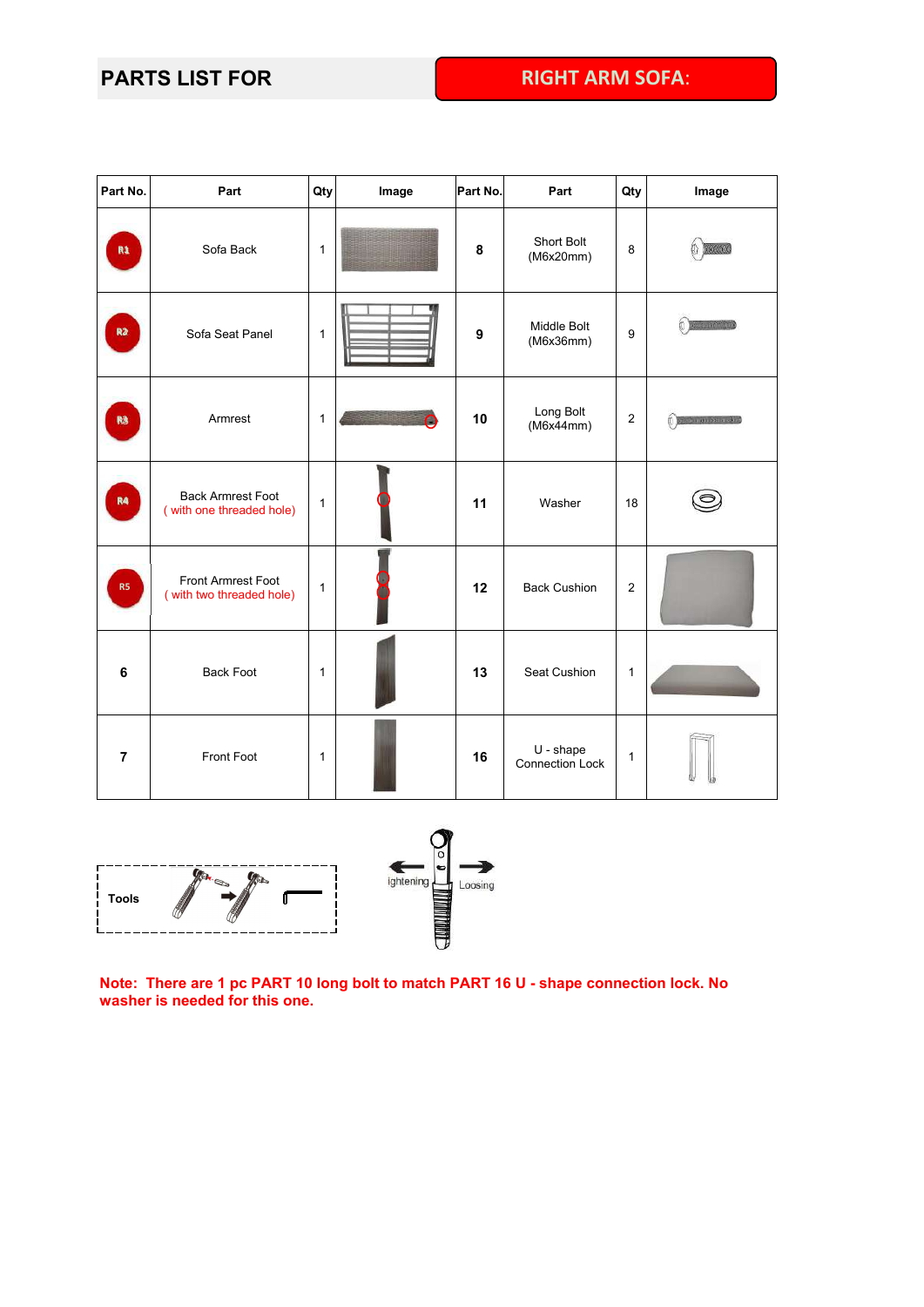# PRODUCT FRAME MAP



**STEP 1** STEP 1



**Note: After assembled, keep all the threaded holes inwards.**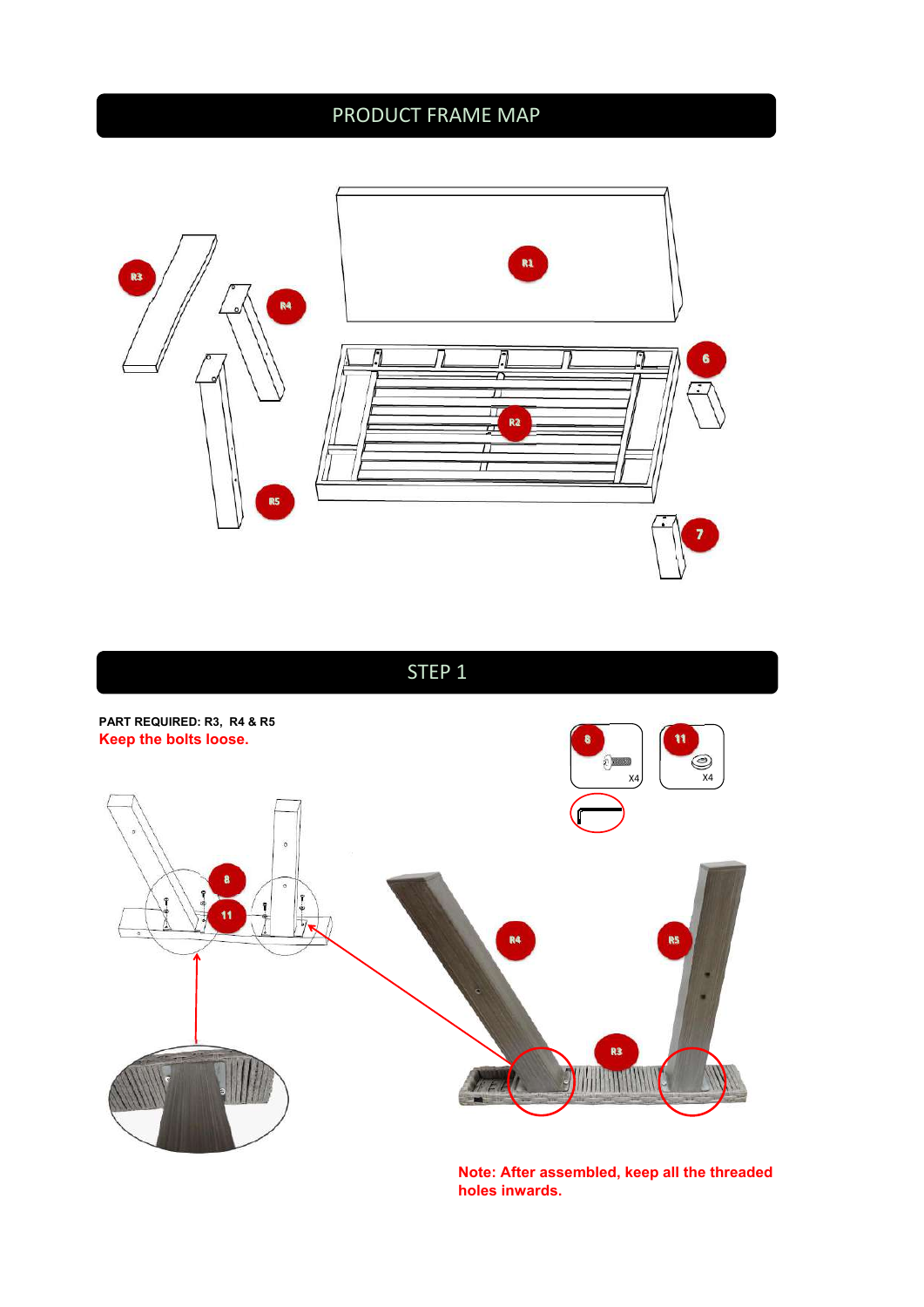

STEP 3

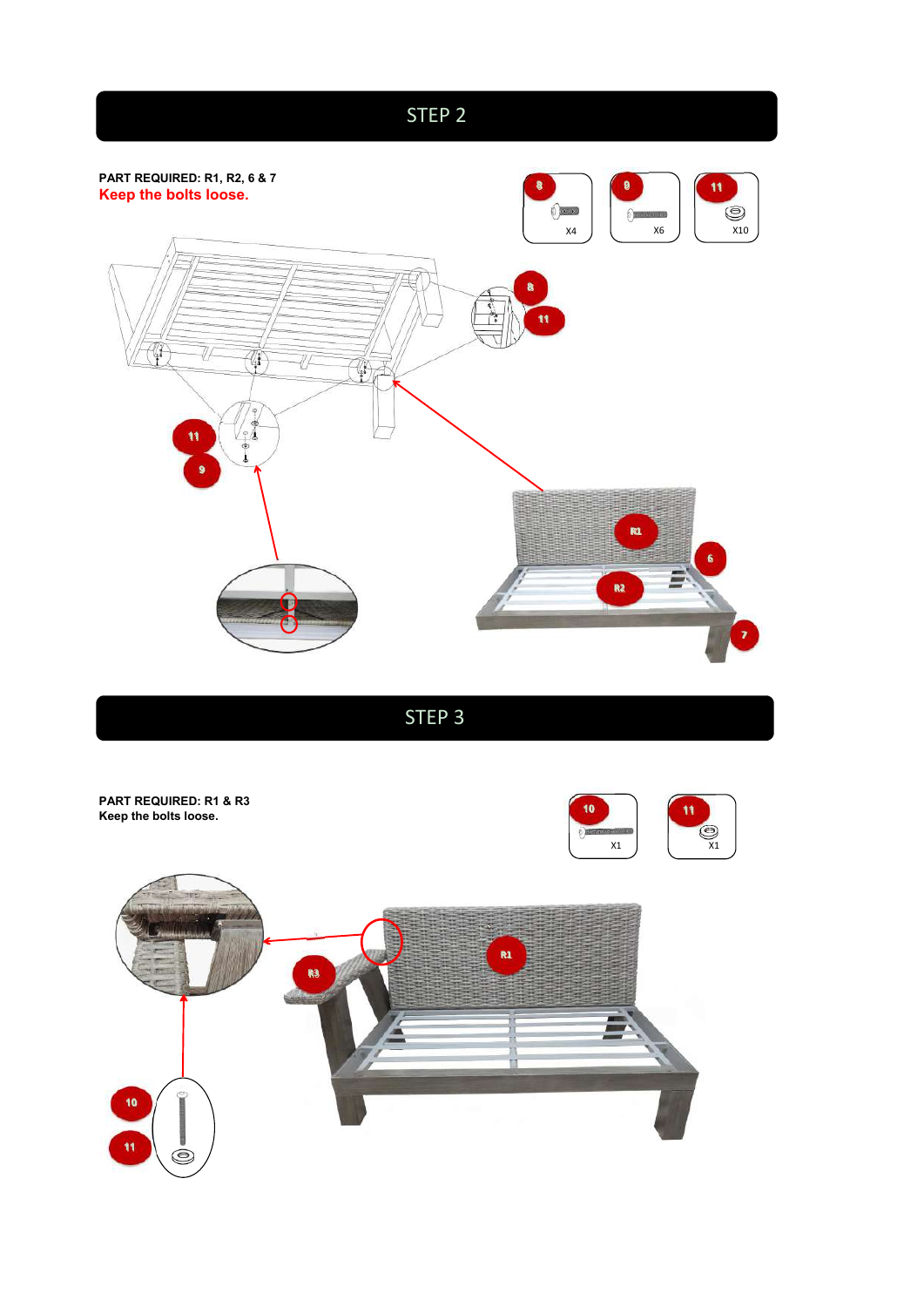### **STEP 3** STEP 4



**PART REQUIRED: 12 & 13 Make sure the sofa stand on the ground stable, then tighten all the bolts. Put the cushions on the seat.**



Warranty **Warranty Warranty Warranty Warranty** One-year limited warrantly. Proof of purchase (dated register receipt) is required for warranty claims. It remains the customer's responsibility for freight and packing charges to and from the service center.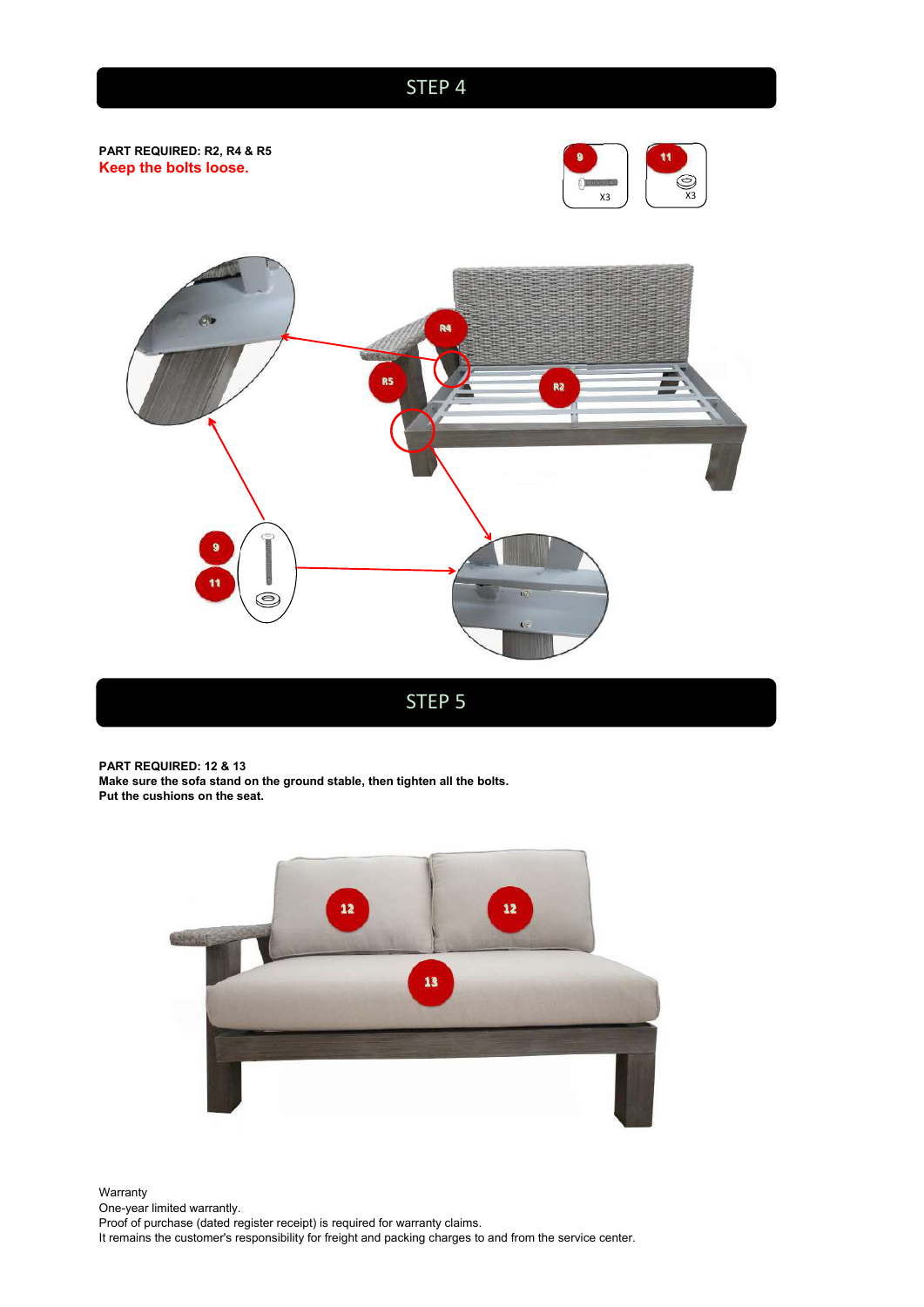#### **PARTS LIST FOR LEFT ARM SOFA**:

| Part No.                | Part                                                 | Qty          | Image | Part No. | Part                           | Qty            | Image            |
|-------------------------|------------------------------------------------------|--------------|-------|----------|--------------------------------|----------------|------------------|
| $\mathbf{L} \mathbf{1}$ | Sofa Back                                            | $\mathbf{1}$ |       | 8        | Short Bolt<br>(M6x20mm)        | 8              | O KKAO           |
| L2                      | Sofa Seat Panel                                      | $\mathbf{1}$ |       | 9        | Middle Bolt<br>(M6x36mm)       | 9              | $\circ$          |
| L3                      | Armrest                                              | $\mathbf{1}$ |       | 10       | Long Bolt<br>(M6x44mm)         | $\overline{c}$ | 0.23333333333333 |
| L4                      | <b>Back Armrest Foot</b><br>(with one threaded hole) | $\mathbf{1}$ |       | 11       | Washer                         | 18             | $\circledcirc$   |
| L5                      | Front Armrest Foot<br>(with two threaded hole)       | $\mathbf{1}$ |       | 12       | <b>Back Cushion</b>            | $\overline{2}$ |                  |
| 6                       | <b>Back Foot</b>                                     | $\mathbf{1}$ |       | 13       | Seat Cushion                   | $\mathbf{1}$   |                  |
| $\overline{7}$          | Front Foot                                           | $\mathbf{1}$ |       | 16       | $U - shape$<br>Connection Lock | $\mathbf{1}$   |                  |





Note: There are 1 pc PART 10 long bolt to match PART 16 U - shape connection lock. No washer **is needed for this one.**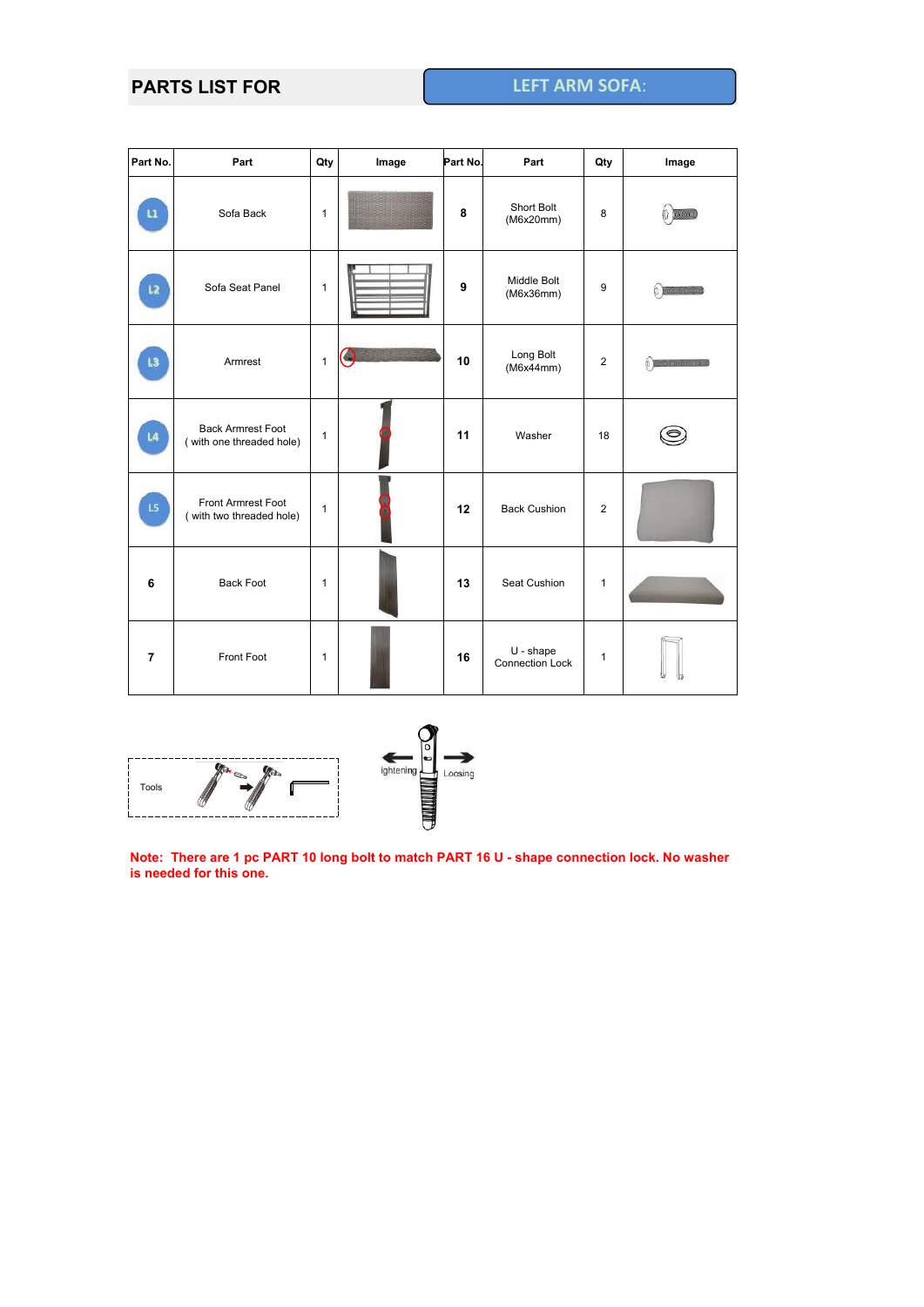# PRODUCT FRAME MAP





**Note: After assembled, keep all the threaded holes inwards.**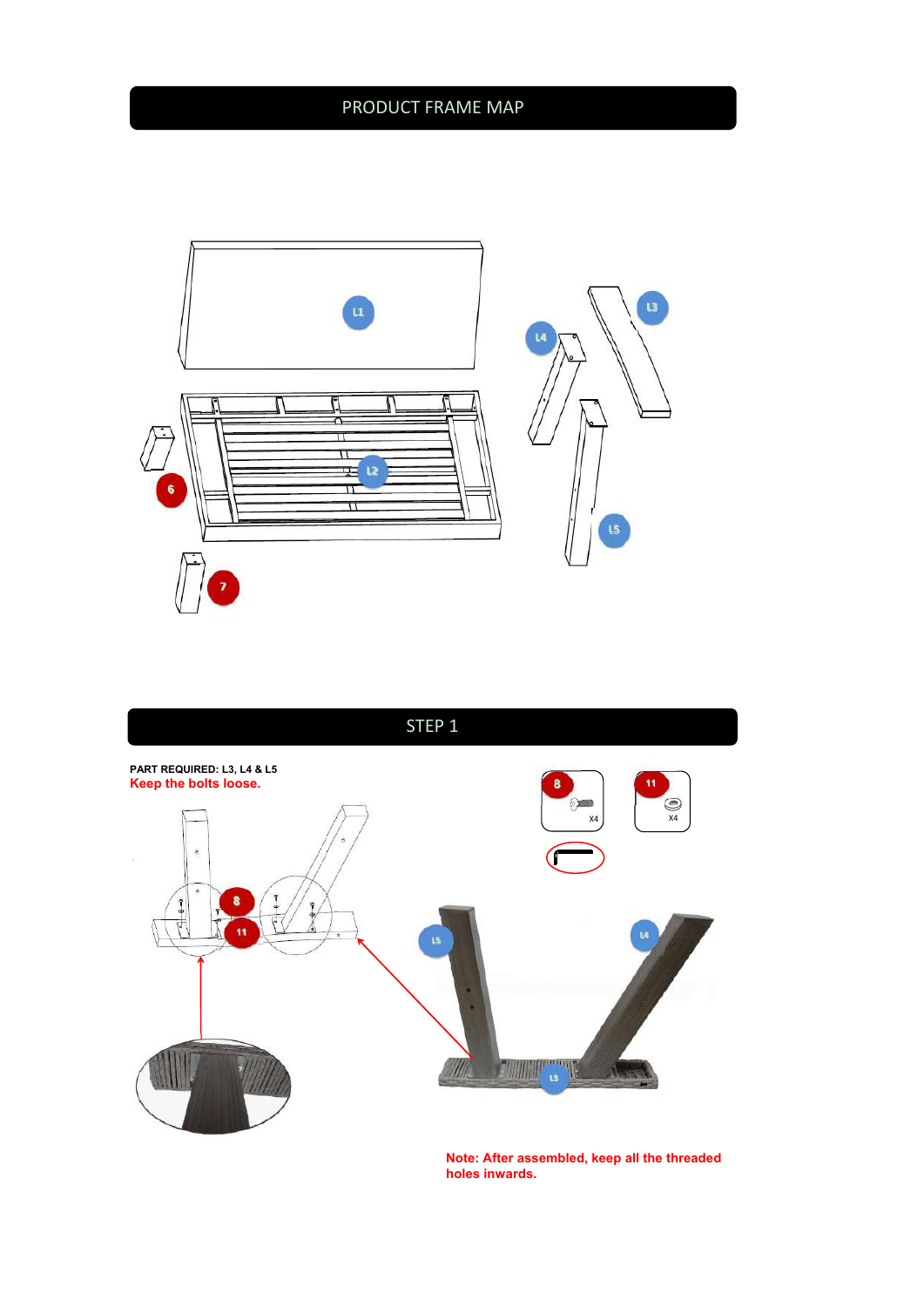# **STEP 3** STEP 2 **PART REQUIRED: L1, L2, 6 & 7 8 1 1 9 1 11 11 11 11 Keep the bolts loose.**<br>  $x_4$  $rac{1}{2}$  $\mathsf{x4}$  ) (  $\mathsf{x6}$  ) (  $\mathsf{x10}$  ) **8 11:41:12 12:42 12:42 12:42 12:42 12:42 12:42 12:42 12:42 12:42 12:42 12:42 12:42 12:42 12:42 12:42 12:42 12:42 12:42 12:42 12:42 12:42 12:42 12:42 12:42 12:42 12:42 12:42 12:42 12:42 12:42 12:42 12:42 12:42 12:42 12:4**  $\blacksquare$ (T) Ŵ  $\nabla^{(1)}$  $\frac{1}{2}$ **11. All and the contract of the contract of the contract of the contract of the contract of the contract of the contract of the contract of the contract of the contract of the contract of the contract of the contract of t L1 Representation of the contract of the contract of the contract of the contract of the contract of the contract of the contract of the contract of the contract of the contract of the contract of the contract of the co 9 6 L2 Lating the contract of the contract of the contract of the contract of the contract of the contract of the contract of the contract of the contract of the contract of the contract of the contract of the contract of t 7**

STEP 3 STEP 3

**PART REQUIRED: L1, & L3 Keep the bolts loose.**



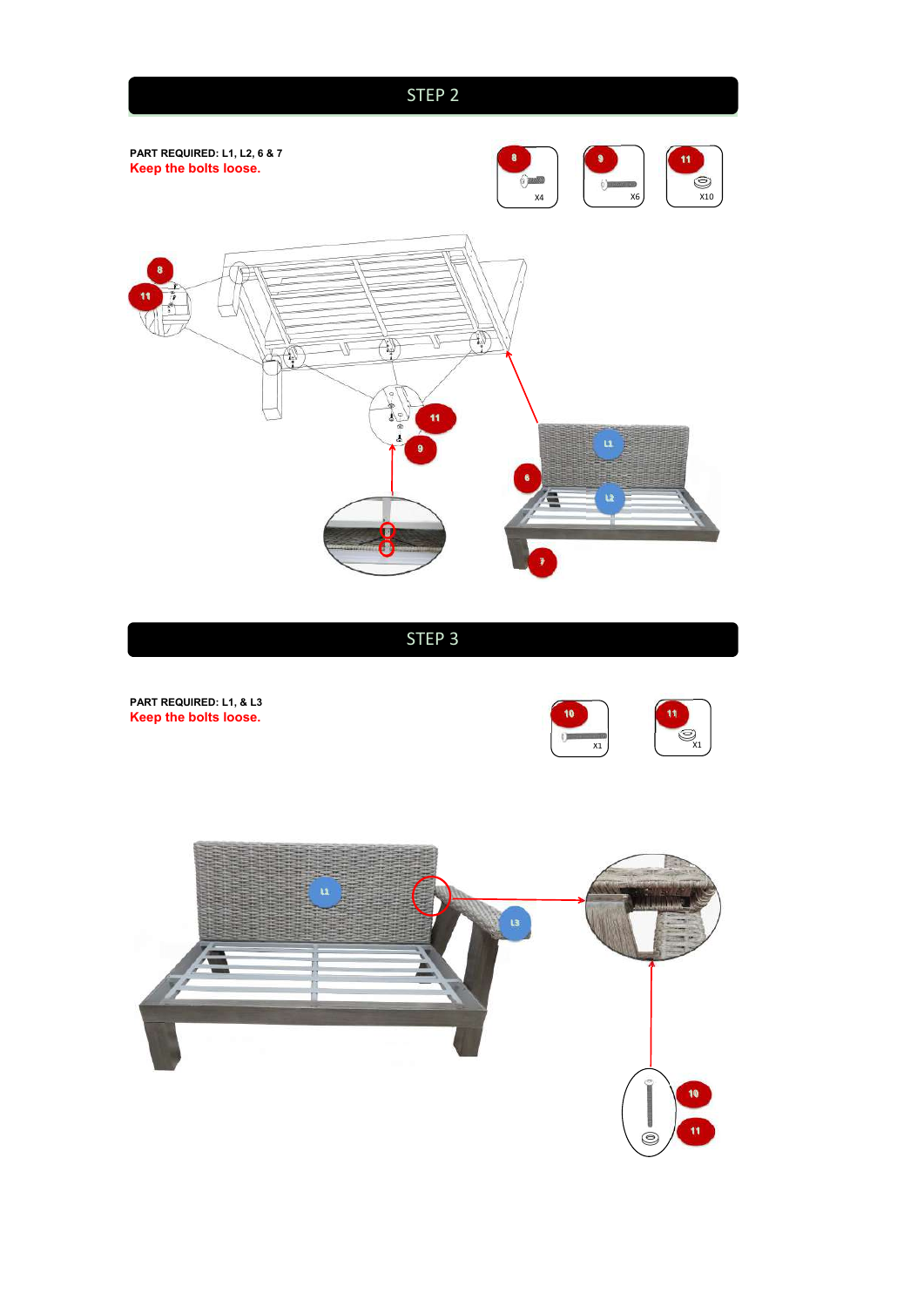

**PART REQUIRED: 12 & 13 Make sure the sofa stand on the ground stable, then tighten all the bolts. PART REQUIRED: 12 & 13**<br>Make sure the sofa stand on the ground stable, then tighten all the bolts.<br>Put the cushions on the seat.